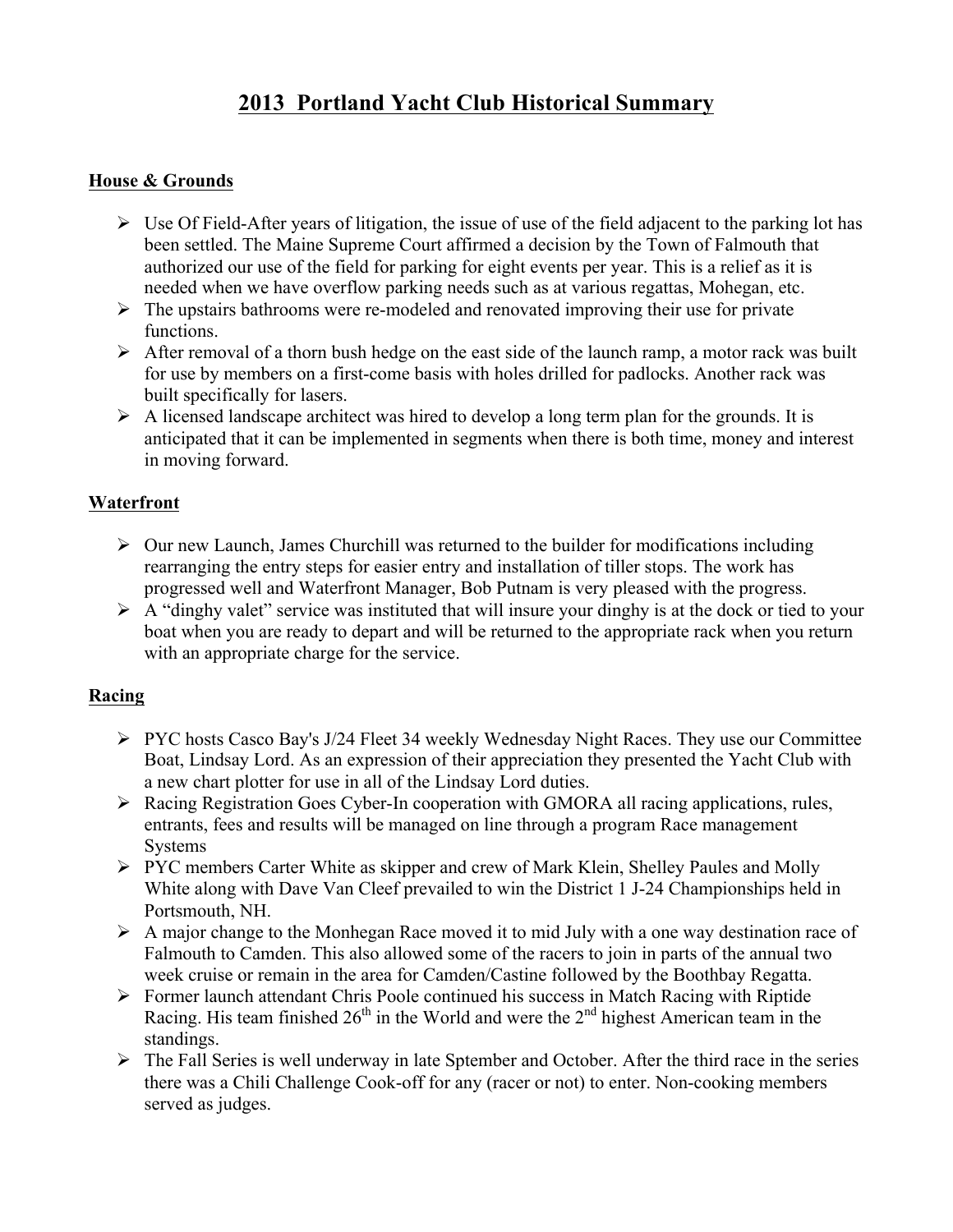# **Membership**

- Sixteen new members were welcomed at a New Members Reception on April 21<sup>st</sup>.
- $\triangleright$  Other membership changes included three members moving to Senior status, one member returning from leave of absence and another member going on leave of absence, Resignations included 12 Full Members, 7 Seniors, and 2 Intermediates.
- $\triangleright$  The Annual Meeting was held on Dec. 12. The usual customs were followed. In addition there were a couple of by-law changes regarding the dues structure for Senior and Intermediate Members. These and the new dues structure were all approved with little commotion or issue. In addition, Bear and Gere Thompson were recognized with the Volunteer Spirit Award for all of their efforts around PYC throughout the year.

#### **Dining Room**

 $\triangleright$  The dining room opened on May 21 for dinner and June 4 for lunch. Kids eat free form 1800-1900 (selections limited to their menu) when accompanied by an adult on Tuesdays and Wednesdays.

## **Education**

- $\triangleright$  The Coast Guard held a seminar on proper use of flares in emergency situations and were glad to dispose of outdated flares
- $\triangleright$  A Racing Rules Seminar was held in June to highlight the changes that have been made to the 2013 Racing Rules
- $\triangleright$  For the third year a Sailing Seminar for Women will be held on 4 Monday evenings to gain experience in all facets of sailing a keeled sailboat
- $\triangleright$  For two years a small but dedicated group of volunteers has explored the possibility of forming a Portland Yacht Club Charitable Foundation. The aims were to enhance boating in the greater Portland area, provide education and support other boating activities. Several informational meetings were held. The Board voted to bring the issue to the membership at a Special Meeting in late September. Over 100 people were in attendance where a summary of the recommendation was made, followed by questions and then member comments pro and con. At the evening's end the proposal was defeated by a secret ballot vote of 70 Nays to 24 Yeas.

#### **Entertainment**

- $\triangleright$  Several events were held during the winter off-season including the Annual Chili/Chowdah night followed by a presentation, pot roast diner with a preview of plans for summer cruises. weekly coffee continued on Weds. mornings and a weekly game night for bridge and cribbage enthusiasts.
- $\triangleright$  June saw the introduction of a wine tasting event limited to 20 attendees
- $\triangleright$  The Annual Dock party was held on June 28 on a misty cool dank evening. The party was moved inside. This did not seem to dampen the spirits and a second qucikly scheduled dock party was held later in the summer on a more pleasant evening.

# **Cruising**

 $\triangleright$  A weekend shakedown cruise was held in mid-June with a destination of Potts Harbor with